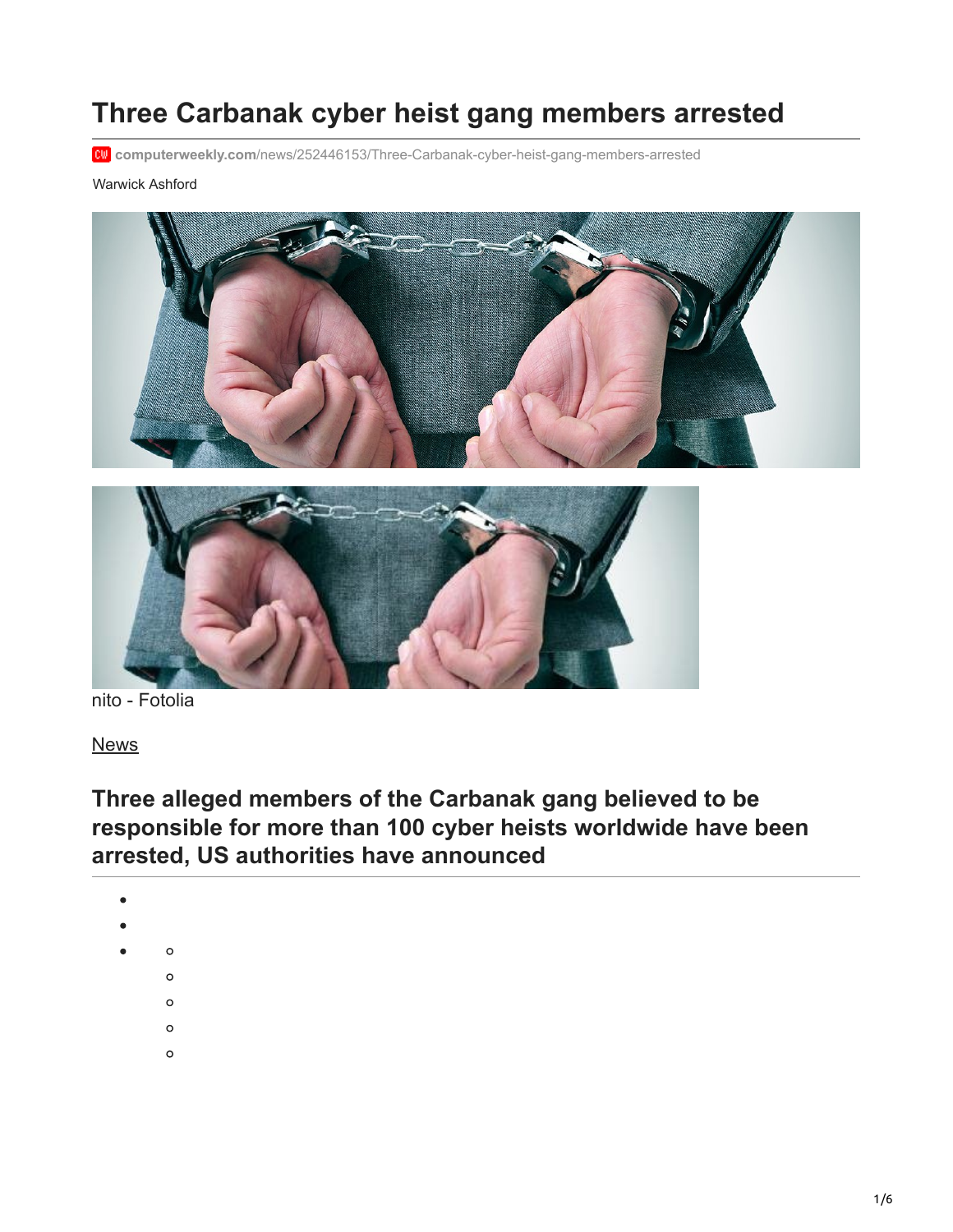

[Warwick Ashford,](https://www.techtarget.com/contributor/Warwick-Ashford) Senior analyst

Published: 02 Aug 2018 9:45

Four months after the [arrest of the suspected mastermind](https://www.computerweekly.com/news/252437565/Police-arrest-1bn-cyber-heist-mastermind) of the Carbanak cyber heist gang in Spain, three more "high-ranking" members have been arrested, according to the US Department of Justice (DoJ).

Since 2013, the cyber crime gang – also known as Fin7 and JokerStash – has attempted to attack banks, e-payment systems and financial institutions using [pieces of malware](https://www.techtarget.com/searchsecurity/news/252462321/Carbanak-malware-was-recording-video-of-victims-desktops) they [designed, known as Carbanak and Cobalt, and is linked to the theft of up to \\$1bn from](https://www.computerweekly.com/news/2240240413/1bn-cyber-heist-underlines-need-for-detection-say-security-experts) financial institutions worldwide.

The criminal operation has targeted banks in more than 40 countries and has resulted in cumulative [losses of more than €1bn for the financial industry,](https://www.computerweekly.com/news/2240240413/1bn-cyber-heist-underlines-need-for-detection-say-security-experts) according to Europol, with the Cobalt malware enabling criminals to steal up to €10m per heist.

The DoJ said the [latest arrests](https://www.techtarget.com/searchsecurity/news/252470239/Chronicle-Crimeware-group-takedowns-increasingly-ineffectual) involve three Ukrainian citizens linked to the theft of credit and debit card records from restaurants, casinos and other businesses across the US, as well as in the UK, France and Australia, with losses totalling tens of millions of dollars.

Dmytro Fedorov (44), Fedir Hladyr (33) and Andrii Kolpakov (30) face 26 charges that include wire fraud, computer hacking and identity theft.

Hladyr, who was arrested in Germany in January, is in custody in Seattle, while Fedorov is being held in Poland and Kolpakov is in Spain, both awaiting extradition to the US.

The group is believed to have hacked into thousands of computer systems and stolen millions of customer credit and debit card numbers, which the group used or sold for profit through criminal marketplaces on the [dark web,](https://www.techtarget.com/whatis/definition/dark-web) the DoJ said in a [statement.](https://www.justice.gov/opa/pr/three-members-notorious-international-cybercrime-group-fin7-custody-role-attacking-over-100)

In many cases, the gang is believed to have used cleverly crafted emails to trick employees into activating an adapted version of the Carbanak malware and other tools to access and steal payment card data.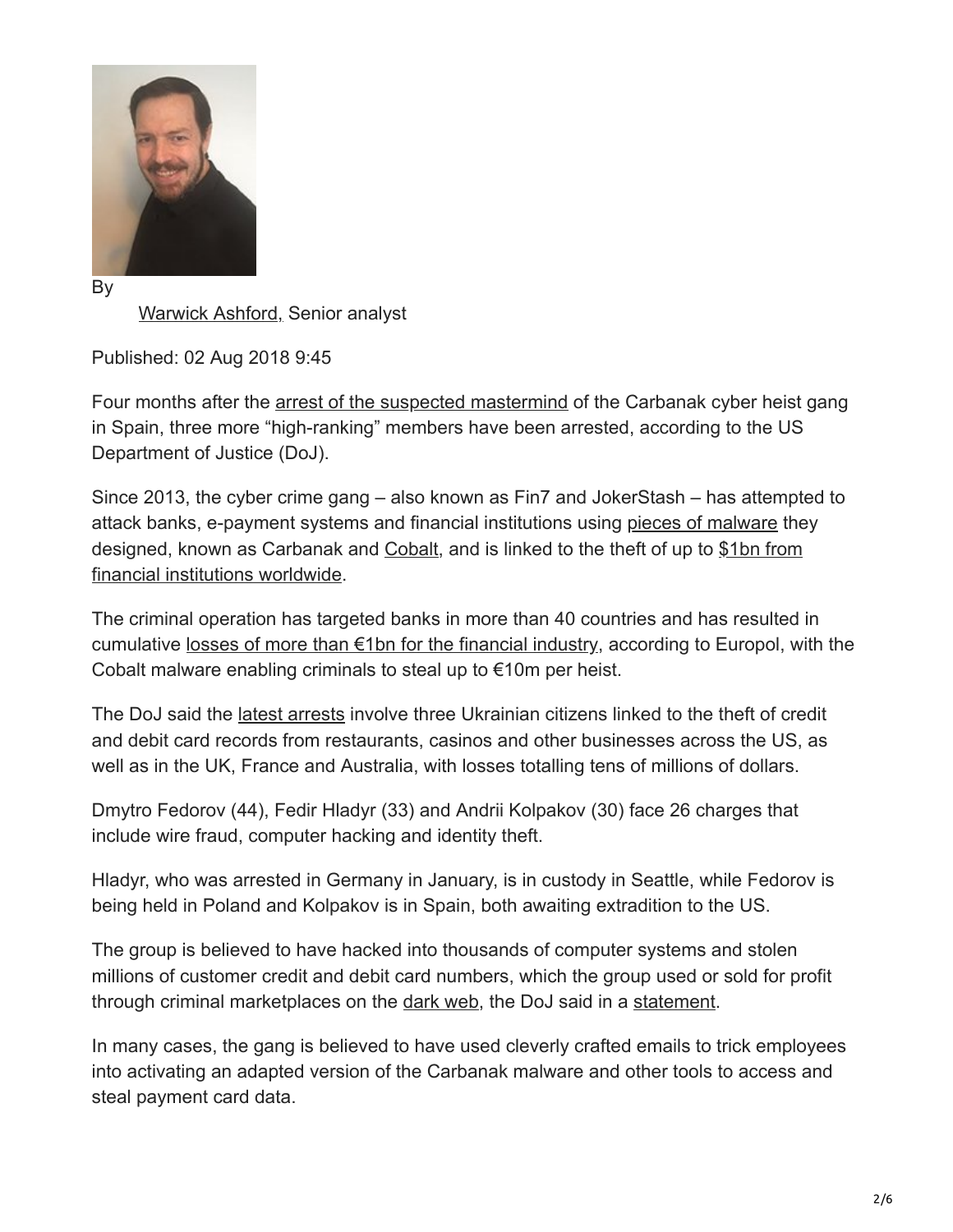According to the DoJ, the group – which is still believed to be active – stole more than 15 million payment card details from more than 6,500 payment check-out points in the US alone.

"Protecting consumers and companies who use the internet to conduct business – both large chains and small "mom and pop" stores – is a top priority for all of us in the Department of Justice," said US Attorney Annette Hayes.

"Cyber criminals who believe that they can hide in faraway countries and operate from behind keyboards without getting caught are just plain wrong.

"We will continue our long-standing work with partners around the world to ensure cyber criminals are identified and held to account for the harm that they do – both to our pocketbooks and our ability to rely on the cyber networks we use," she said.

The naming of the gang leaders marks a major step towards dismantling this sophisticated criminal enterprise, said FBI special agent in charge Jay Tabb.

 "As the lead federal agency for cyber attack investigations, the FBI will continue to work with its law enforcement partners worldwide to pursue the members of this devious group, and hold them accountable for stealing from American businesses and individuals," he said.

Hladyr's trial is currently scheduled for 22 October. No other trial dates have been set.

### **Read more about cyber crime**

- Global cyber crime worth [\\$1.5tn a year](https://www.computerweekly.com/news/252439584/Global-cyber-crime-worth-15tn-a-year-study-reveals), study reveals.
- [Cyber threat to UK business](https://www.computerweekly.com/news/252438612/Cyber-threat-to-UK-business-greater-than-ever-report-reveals) greater than ever, report reveals.
- [Economic impact](https://www.computerweekly.com/news/252435439/Economic-impact-of-cyber-crime-is-significant-and-rising) of cyber crime is significant and rising.
- Malicious insiders and [DDoS attacks](https://www.computerweekly.com/news/450431236/Malicious-insiders-and-DDoS-attacks-cost-UK-business-the-most) [cost UK business](https://www.computerweekly.com/news/450431236/Malicious-insiders-and-DDoS-attacks-cost-UK-business-the-most) the most.

#### **Read more on Hackers and cybercrime prevention**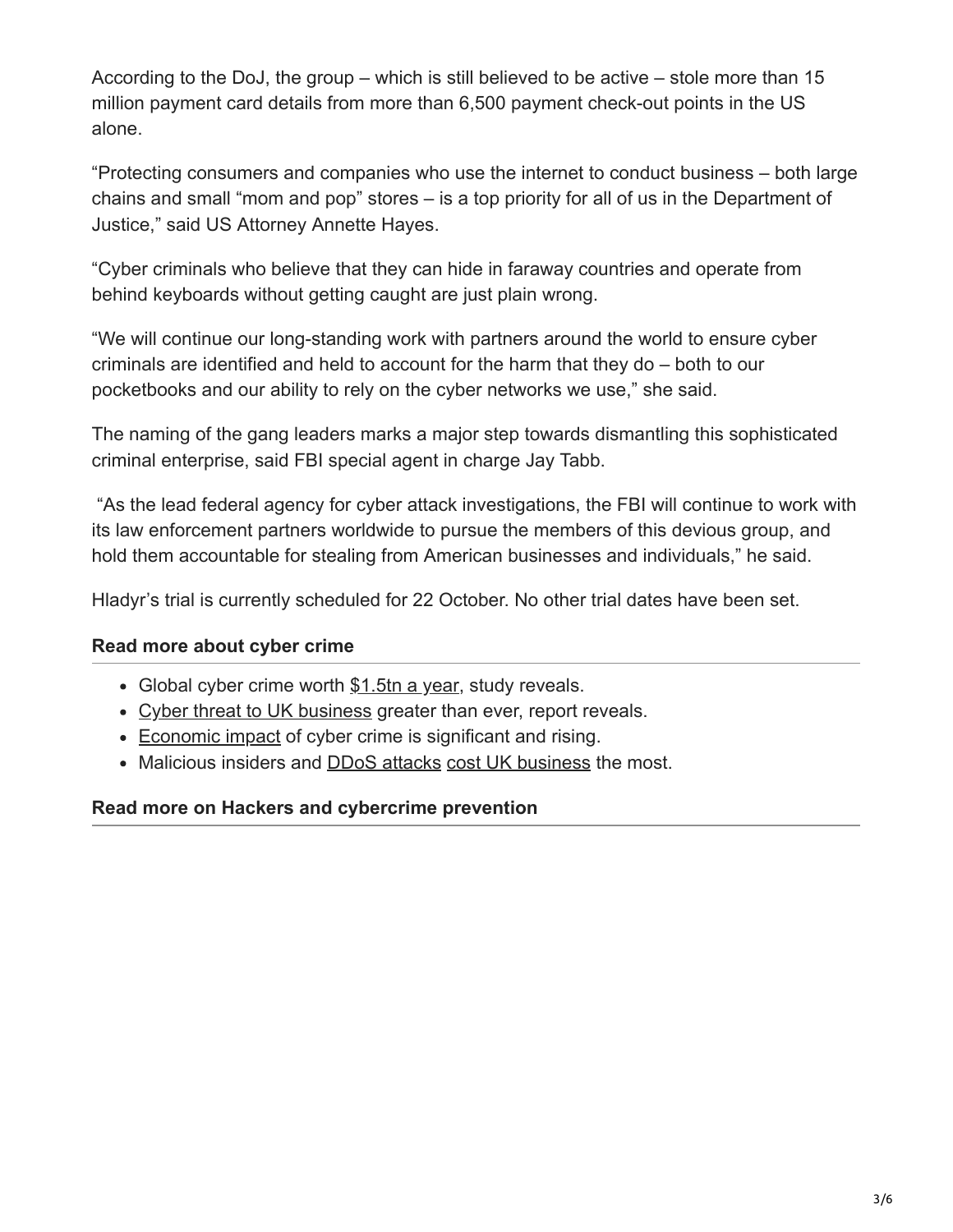

[Intellectual property theft operation attributed to Winnti group](https://www.computerweekly.com/news/252516710/Intellectual-property-theft-operation-attributed-to-Winnti-group)



 $\bullet$ 

 $\bullet$ 

By: Sebastian Klovig Skelton



[Case study: Why it's difficult to attribute nation-state attacks](https://www.techtarget.com/searchsecurity/feature/Case-study-Why-its-difficult-to-attribute-nation-state-attacks)



By: Isabella Harford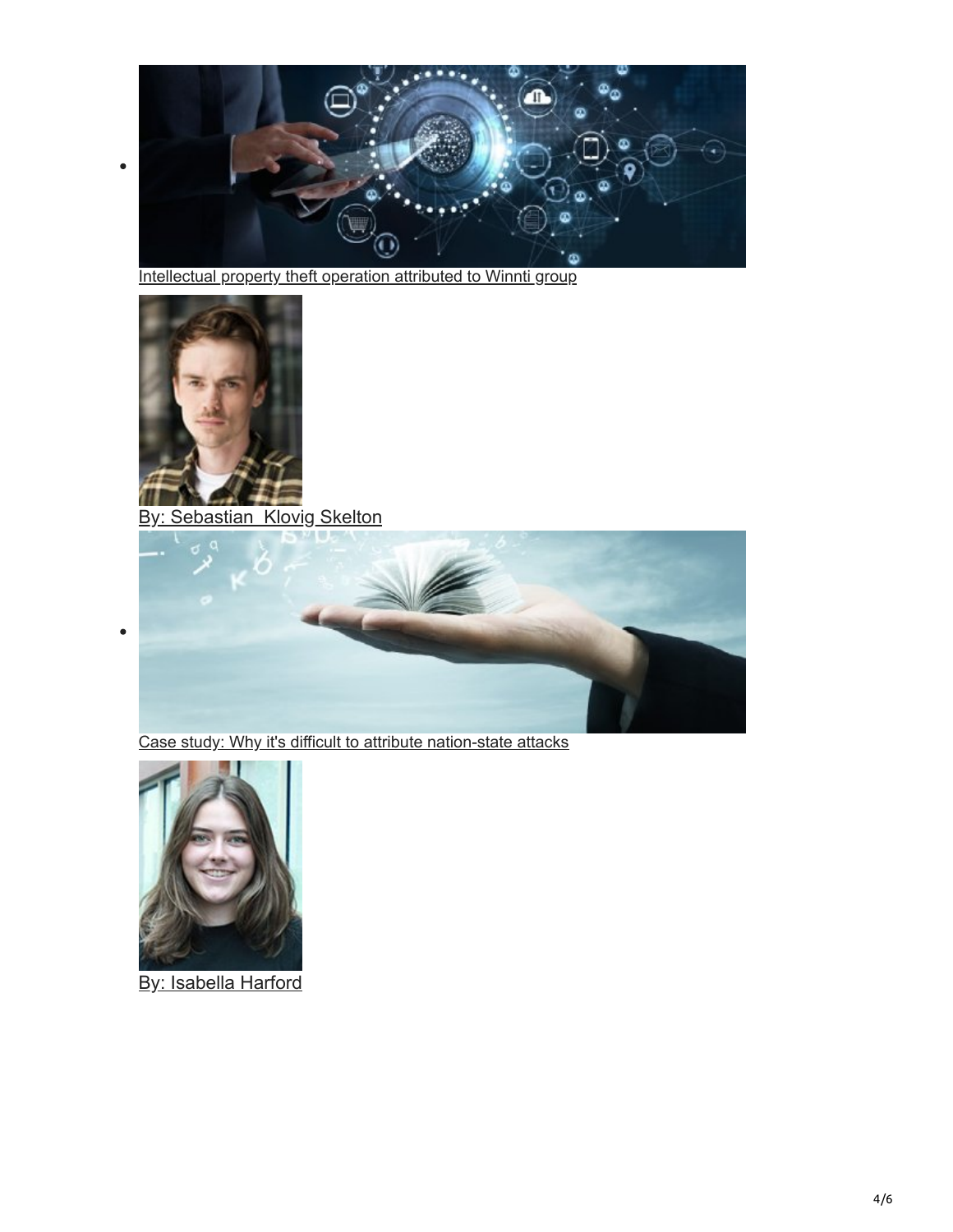

[Fin7 hacker sentenced to 5 years in prison](https://www.techtarget.com/searchsecurity/news/252515753/Fin7-hacker-sentenced-to-five-years-in-prison)



 $\bullet$ 

**By: Shaun Nichols** 



[Ukrainian cyber criminal gets five years in jail](https://www.computerweekly.com/news/252515737/Ukrainian-cyber-criminal-gets-five-years-in-jail)



**By: Alex Scroxton** 

### Latest News

- [Broadband Forum launches app-enabled services network gateway](https://www.computerweekly.com/news/252520775/Broadband-Forum-launches-app-enabled-services-network-gateway)
- [NatWest replacing multiple customer service systems](https://www.computerweekly.com/news/252520758/NatWest-replacing-multiple-customer-service-systems)
- [Amazon shareholders vote down audit of warehouse work conditions](https://www.computerweekly.com/news/252520759/Amazon-shareholders-vote-down-audit-of-warehouse-work-conditions)
- [View All News](https://www.computerweekly.com/news)